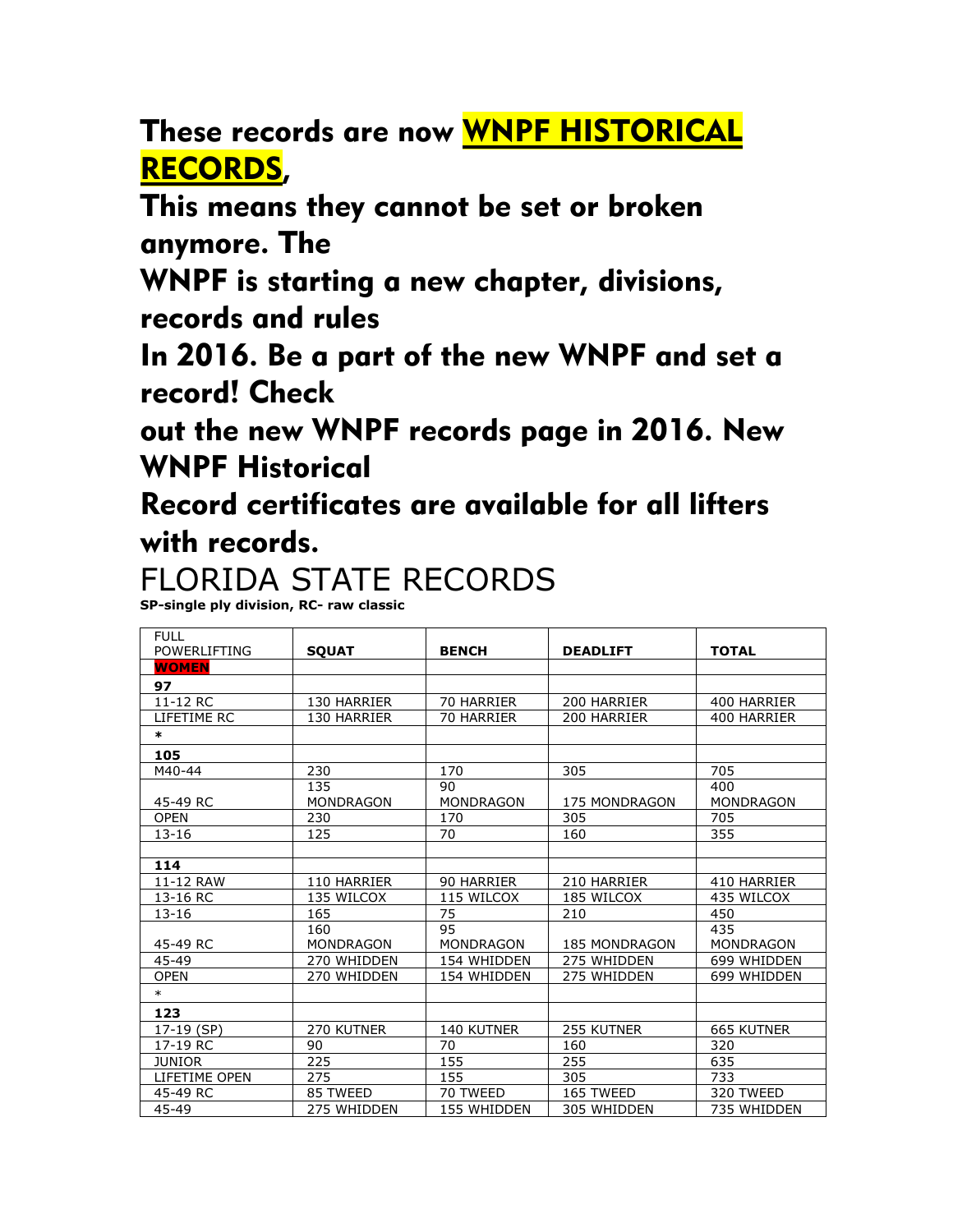| 50-54 RAW                      | 170 MILLER            | 115 MILLER   | 245 MILLER            | 530 MILLER             |
|--------------------------------|-----------------------|--------------|-----------------------|------------------------|
|                                |                       |              |                       |                        |
| 132                            |                       |              |                       |                        |
| 13-16 RC                       | 205 WILCOX            | 145 WILCOX   | 225 WILCOX            | 575 WILCOX             |
| 17-19 RC                       | 205 WILCOX            | 145 WILCOX   | 250 WILCOX            | 600 WILCOX             |
| $40 - 44$                      | 225 WHIDDEN           | 135 WHIDDEN  | 275 WHIDDEN           | 635 WHIDDEN            |
| 45-49 RC                       | 190 MARTINEZ          | 115 MARTINEZ | 230 MARTINEZ          | 520 MARTINEZ           |
| OPEN-RC                        | 205 PETERS            | 125          | 255 PETERS            | 565 PETERS             |
| $\ast$                         |                       |              |                       |                        |
|                                |                       |              |                       |                        |
| 148                            |                       |              |                       |                        |
| LIFETIME (SP)                  | 245 LAWSON            | 160 LAWSON   | 240 LAWSON            | 645 LAWSON             |
| LIFETIME OPEN RC               | 275 VEGA              | 135 VEGA     | 355 VEGA              | <b>755 VEGA</b>        |
| <b>OPEN RAW</b>                | 245 DEJONG            | 125 DEJONG   | 300 DEJONG            | 670 DEJONG             |
|                                | 185                   | 125          |                       | 590                    |
| SUBS RC                        | MATZUMUKA             | MATZUMUKA    | 280 MATZUMUKA         | MATZUMUKA              |
| 45-49 RC                       | 135 PETRIK            | 80 PETRIK    | 175 PETRIK            | 350 PETRIK             |
| 17-19 RC                       | 235 WILCOX            | 165 WILCOX   | 300 WILCOX            | 685 WILCOX             |
| $13 - 16$                      | 225                   | 85           | 195                   | 520                    |
| 11-12 RC                       | 200 DODDS             | 115 DODDS    | 205 DODDS             | 520 DODDS              |
| $\ast$                         |                       |              |                       |                        |
| 165                            |                       |              |                       |                        |
|                                | 205                   | 150          |                       | 670                    |
| 17-19 RC                       | PILITOWSKI            | PILITOWSKI   | 315 PILITOWSKI        | PILITOWSKI             |
| <b>OPEN</b>                    | 300                   | 180          | 400                   | 880                    |
| <b>OPEN RAW</b>                | 225 NUNEZ             | 150 NUNEZ    | 300 NUNEZ             | 675 NUNEZ              |
|                                | 225                   |              | 275                   |                        |
| LIFETIME OPEN RC               |                       | 160          |                       | 660                    |
| 45-49 RAW                      | 265 EDWARDS           | 175 EDWARDS  | 335 EDWARDS           | 770 EDWARDS            |
| 45-49 RC                       | 250 EDWARDS           | 175 EDWARDS  | 330 EDWARDS           | 795 EDWARDS            |
| 45-49 (SP)                     | 290 EDWARDS           | 175 EDWARDS  | 375 MONTGOMERY        | 795 EDWARDS            |
| 50-54 (SP)                     | 200 BOLSTER           | 95 BOLSTER   | 220 BOLSTER           | 515 BOLSTER            |
| <b>SUBS RC</b>                 | 250- FRENCH           | 185- FRENCH  | 350-FRENCH            | 785- FRENCH            |
| $\ast$                         |                       |              |                       |                        |
| 181                            |                       |              |                       |                        |
| SUBS RC                        | 300 FRENCH            | 195 FRENCH   | 375 FRENCH            | 870 FRENCH             |
| <b>OPEN RAW</b>                | 260 NNUNEZ            | 155 NUNEZ    | 315 NUNEZ             | 730 NUNEZ              |
| $\ast$                         |                       |              |                       |                        |
| <b>SHW</b>                     |                       |              |                       |                        |
| 13-16 (SP)                     | 195                   | 70           | 235                   | 520                    |
| 17-19 (SP)                     | 230                   | 105          | 230                   | 565                    |
| <b>LIFETIME</b><br><b>OPEN</b> |                       |              |                       |                        |
| (SP)                           | 340                   | 155          | 360                   | 855                    |
| OPEN (SP)                      | 365 SMITH             | 290 SMITH    | 380 SMITH             | <b>1035 SMITH</b>      |
|                                |                       |              |                       |                        |
| OPEN RAW<br>40-44 (SP)         | 230 TIMS<br>365 SMITH | 160 TIMS     | 300 TIMS<br>380 SMITH | 690 TIMS<br>1035 SMITH |
|                                | 205 TREMBLY           | 290 SMITH    |                       | 570 TREMBLY            |
| 50-54 RC                       |                       | 115 TREMBLY  | 250 TREMBLY           |                        |
| 40-44 RC                       | 155 MCGEE             | 120 MCGEE    | 303 MCGEE             | 565 MCGEE              |
| 50-54 RC                       | 165 TREMBLEY          | 100 TREMBLEY | 250 TREMBLEY          | 515 TREMBLEY           |
| $\ast$                         |                       |              |                       |                        |
| <b>PRESS</b><br><b>BENCH</b>   |                       |              |                       |                        |
| <b>ONLY</b>                    |                       |              | <b>DEADLIFT ONLY</b>  |                        |
| 97                             |                       |              | 97                    |                        |
| 50-54 RAW                      | 80 SCOTT              |              | 9-10 RAW              | 155 HARRIER            |
| 55-59 RAW                      | 85 SCOTT              |              | <b>OPEN RAW</b>       | 155 HARRIER            |
|                                |                       |              | 114                   |                        |
| 105                            |                       |              | 11-12 RAW             | 210 RIJOS              |
| 13-16 RAW                      | 105 WILCOX            |              | 13-16 RAW             | 130 BRADFORD           |
| <b>OPEN</b>                    | 165                   |              | 123                   |                        |
|                                | 90                    |              |                       |                        |
| 45-49 RAW                      | MONDRAGON             |              | 11-12 RAW             |                        |
| 45-49                          |                       |              |                       | 245 HARRIER            |
|                                | 165                   |              | <b>JUNIOR RAW</b>     | 300 RIJOS              |
| 40-44 RAW                      | 80                    |              | 45-49 RAW             | 275 MILLER             |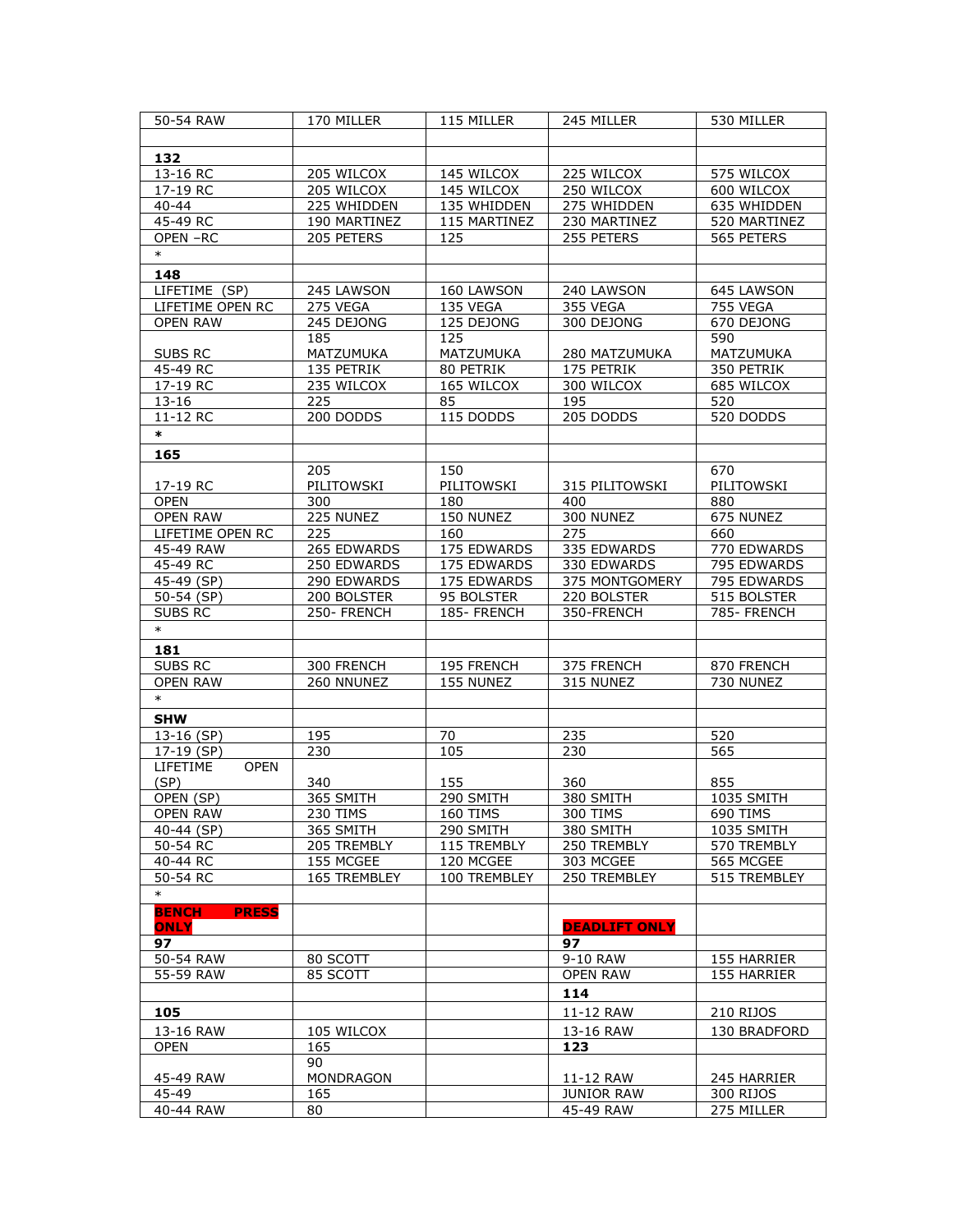|                 | <b>MONDRAGON</b> |                    |                  |
|-----------------|------------------|--------------------|------------------|
|                 |                  |                    |                  |
|                 |                  | 148                |                  |
|                 |                  | 13-16 RAW          | <b>205 BASS</b>  |
|                 |                  | <b>SUBS</b>        | 265              |
| 114             |                  | LIFETIME RAW       | 225 LEIS         |
| LIFETIME        | 95               | $40 - 44$          | 250              |
| 11-12 RAW       | 65 HARRIER       |                    |                  |
| 13-16 RAW       | 115 WILCOX       | 165                |                  |
| 45-49 RAW       | 125 BROWN        | <b>JUNIOR RAW</b>  | 185 ESTEP        |
| <b>OPEN RAW</b> | 125 BROWN        | <b>OPEN</b>        | 250              |
|                 |                  | 40-44 RAW          | 235 THOMPSON     |
|                 |                  |                    | 345              |
| 123             |                  | 45-49              | MONTGOMERY       |
| <b>OPEN</b>     | 150              |                    |                  |
| 45-49 RAW       | 65 TWEED         |                    |                  |
| 50-54 RAW       | 60 TWEED         | 181                |                  |
|                 |                  | 40-44 RAW          | 365 FRENCH       |
| 132             |                  | <b>BENCH PRESS</b> |                  |
| 40-44 (SP)      | 185              | <b>FOR REPS</b>    |                  |
| LIFETIME (SP)   | 185              | 105                |                  |
|                 |                  |                    | $38-$            |
| 40-44 RAW       | 77 SKUTA         | 45-49              | <b>MONDRAGON</b> |
| 50-54 RAW       | 95 HUMPHREYS     |                    |                  |
| <b>SUBS RAW</b> | 104 WHEELER      |                    |                  |
| 13-16 RAW       | 145 WILCOX       | 132                |                  |
|                 |                  | 13-16              | 35-WILCOX        |
| 148             |                  | $17 - 19$          | 21- SEILKOP      |
| 13-16 RAW       | 95 BASS          |                    |                  |
| 17-19 RAW       | 165 WILCOX       |                    |                  |
| JUNIOR RAW      | 165 WILCOX       | <b>POWERCURL</b>   |                  |
| LIFETIME (SP)   | 160 LAWSON       | 181                |                  |
| OPEN (SP)       | 160 LAWSON       | <b>OPEN</b>        | 85-HIEATT        |
| <b>SUBS RAW</b> | 95 BRANNON       |                    |                  |
| 40-44 RAW       | 75 PETRIK        |                    |                  |
| 45-49 RAW       | 80 DANIELS       |                    |                  |
| 165             |                  |                    |                  |
| 13-16 RAW       | 125 BASS         |                    |                  |
| 17-19 RAW       | 165 WILCOX       |                    |                  |
| 20-23 (SP)      | 180              |                    |                  |
| <b>OPEN RAW</b> | 160 KOSSAK       |                    |                  |
| 40-44 RAW       | 155 THOMPSON     |                    |                  |
| 181             |                  |                    |                  |
| 40-44 RAW       | 180 FRENCH       |                    |                  |
| <b>SUBS RAW</b> | 150 HIEATT       |                    |                  |
| <b>OPEN RAW</b> | 145 THOMPSON     |                    |                  |
|                 |                  |                    |                  |
| <b>SHW</b>      |                  |                    |                  |
| 40-44 RAW       | 143 REYNOLDS     |                    |                  |
| 50-54 RAW       | 95 TREMBLY       |                    |                  |
| 45-49 RAW       | 65 DANIELS       |                    |                  |
|                 |                  |                    |                  |
|                 |                  |                    |                  |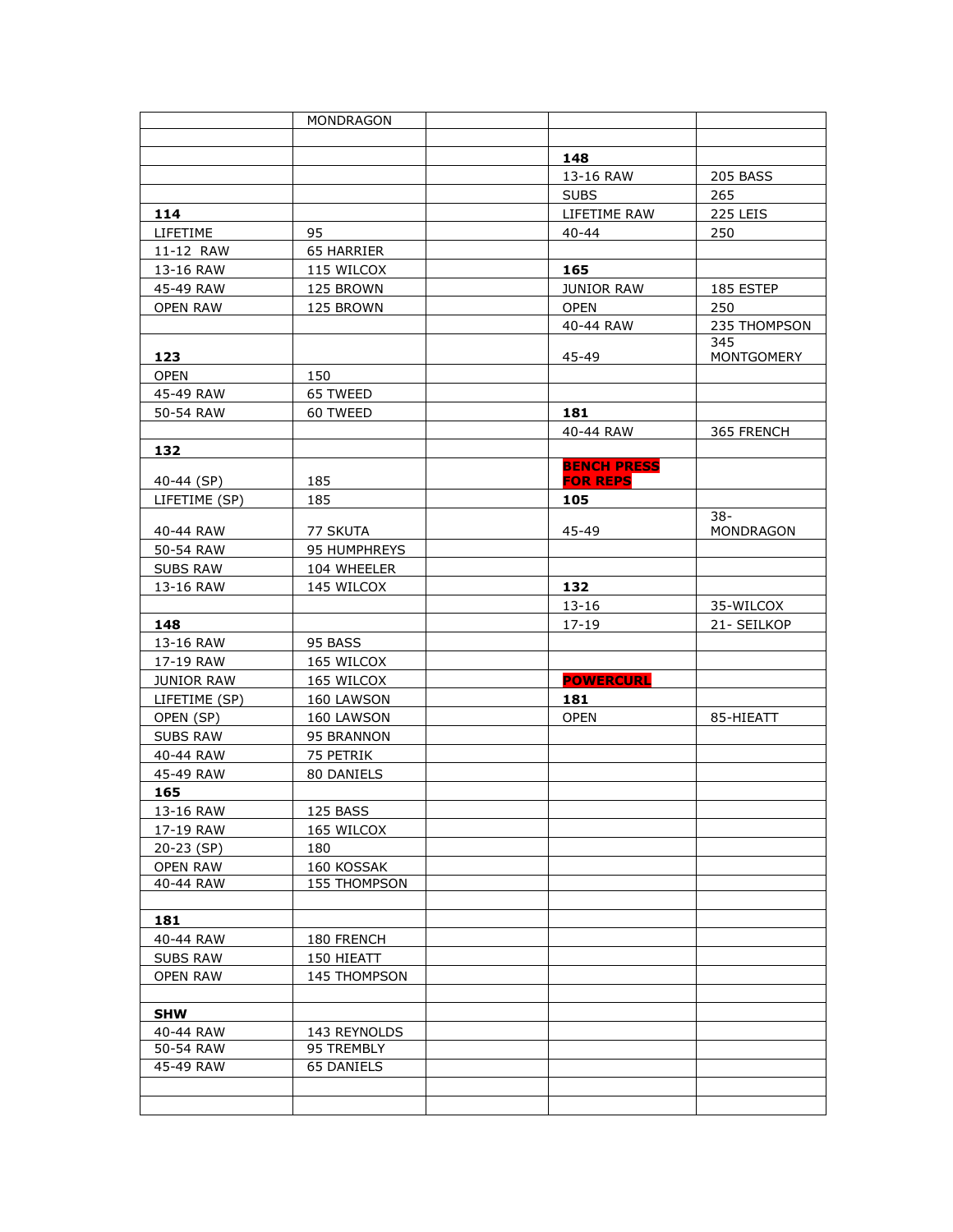| <b>FULL</b><br><b>POWERLIFTING</b> | <b>SOUAT</b>               | <b>BENCH</b>               | <b>DEADLIFT</b>   | <b>TOTAL</b>               |
|------------------------------------|----------------------------|----------------------------|-------------------|----------------------------|
| <b>MEN</b>                         |                            |                            |                   |                            |
| 100                                |                            |                            |                   |                            |
| 9-10 RAW                           | 100 HARRIER                | 60 HARRIER                 | 150 HARRIER       | 310 HARRIER                |
|                                    |                            |                            |                   |                            |
| 114                                |                            |                            |                   |                            |
| 11-12 RC                           | 135 BALDWIN                | 95 BALDWIN                 | 185 BALDWIN       | 415 BALDWIN                |
| $13 - 16$                          | 160                        | 65                         | 205               | 430                        |
| $13-16$ RC                         | 185 N.WILCOX               | 125 N.WILCOX               | 245 N.WILCOX      | 555 N.WILCOX               |
| 13-16 RAW                          | <b>205 ROSS</b>            | <b>115 ROSS</b>            | <b>240 ROSS</b>   | <b>560 ROSS</b>            |
| 17-19                              | 325                        | 190                        | 335               | 850                        |
| LIFETIME OPEN                      | 340 SNELL                  | 225 SNELL                  | 405 SNELL         | 970 SNELL                  |
| OPEN SP                            | 325 SOUKUP                 | 200 SOUKUP                 | 305 SOUKUP        | 810 SOUKUP                 |
| 50-54 SP                           | 325 SOUKUP                 | 200 SOUKUP                 | 305 SOUKUP        | 810 SOUKUP                 |
|                                    |                            |                            |                   |                            |
| 123                                |                            |                            |                   |                            |
| 11-12 RAW                          | 205 MOLINA                 | 115 MOLINA                 | 285 MOLINA        | 605 MOLINA                 |
| $13 - 16$                          | 180                        | 110                        | 230               | 520                        |
| 13-16 RC                           | 225 BENEDIX                | 150 BENEDIX                | 285 BENEDIX       | 660 BENEDIX                |
| $17 - 19$                          | 240                        | 180                        | 305               | 640                        |
| $45 - 49$ (SP)                     | 325 SOUKUP                 | 225 SOUKUP                 | 325 SOUKUP        | 855 SOUKUP                 |
| OPEN (SP)                          | 340 SOUKUP                 | 215 SOUKUP                 | 350 SOUKUP        | 900 SOUKUP                 |
| 50-54 (SP)                         | 340 SOUKUP                 | 215 SOUKUP                 | 350 SOUKUP        | 900 SOUKUP                 |
|                                    |                            |                            |                   |                            |
| 132                                |                            |                            |                   |                            |
| 13-16 RC<br>13-16 RAW              | 280 M.WILCOX<br>225 MOLINA | 205 M.WILCOX<br>125 MOLINA | 340 ANDREWS       | 785 M.WILCOX<br>660 MOLINA |
|                                    | 335                        | 220                        | 310 MOLINA<br>375 | 920                        |
| 17-19<br>20-23 RC                  | 350 GONZALEZ               | 260                        | 405 GONZALEZ      | 1015                       |
|                                    |                            | GONZALEZ                   |                   | GONZALEZ                   |
| 45-49 RC                           | 280 SOUKUP                 | 190 SOUKUP                 | 300 SOUKUP        | 770 SOUKUP                 |
| 45-49 (SP)                         | 325 SOUKUP                 | 240 SOUKUP                 | 325 SOUKUP        | 890 SOUKUP                 |
| 75-79 RC                           | 135 SMITH                  | 175 SMITH                  | 255 SMITH         | 565 SMITH                  |
|                                    |                            |                            |                   |                            |
| 148                                |                            |                            |                   |                            |
|                                    |                            |                            |                   | 1055                       |
| 13-16 RC                           | 400 M.WILCOX               | 255 M.WILCOX               | 375 M.WILCOX      | M.WILCOX                   |
| 13-16 RAW                          | 285 MOLINA                 | 145 MOLINA                 | 350 MOLINA        | 780 MOLINA                 |
| 13-16                              | 275                        | 170                        | 330               | 735                        |
| 17-19                              | 305                        | 190                        | 350               | 830                        |
| 17-19 RC                           | 390 DOBACK                 | 275 DOBACK                 | 450 SURRENCY      | 1090 DOBACK                |
| 17-19 RAW                          | 295 GOWAN                  | 230 GOWAN                  | 395 GOWAN         | 920 GOWAN                  |
| <b>JUNIOR RC</b>                   | 395 WEBSTER                | 325 CHAVES                 | 400 WEBSTER       | 1095 WEBSTER               |
| <b>JUNIOR</b><br>LIFETIME OPEN     | 365 DZAMA                  | 265 DZAMA                  | 440 DZAMA         | 1070 DZAMA                 |
| <b>OPEN</b>                        | 505<br>400 BURNS           | 265<br>300 BURNS           | 480<br>500 BURNS  | 1250<br><b>1150 BURNS</b>  |
| $40 - 44$                          | 510 GREEN                  | 275 GREEN                  | 485 GREEN         | <b>1270 GREEN</b>          |
| 45-49                              | 380                        | 260                        | 460               | 1100                       |
| 45-49 RC                           | 275 SOUKUP                 | 185 SOUKOP                 | 300 SOUKOP        | 760 SOUKOP                 |
|                                    |                            |                            |                   |                            |
| 165                                |                            |                            |                   |                            |
| $13 - 16$                          | 255                        | 170                        | 320               | 725                        |
| 13-16 RC                           | 260                        | 230                        | 325               | 815                        |
| 17-19 RC                           | 475 M.WILCOX               | 305 M.WILCOX               | 450 WILCOX        | 1225 WILCOX                |
| $17 - 19$                          | 465                        | 300                        | 475               | 1240                       |
|                                    | 347                        | 285                        |                   | 1113                       |
| <b>JUNIOR RC</b>                   | CARMICHAEL                 | COTRONEO                   | 501 CARMICHAEL    | CARMICHAEL                 |
|                                    | 360                        | 235                        |                   | 1065                       |
| LIFETIME OPEN RC                   | CARMICHAEL                 | CARMICHAEL                 | 470 CARMICHAEL    | CARMICHAEL                 |
| LIFETIME OPEN                      | 600 CONYERS                | 425 CONYERS                | 625 CONYERS       | 1650 CONYERS               |
| LIFETIME<br><b>OPEN</b>            | 475 DELEON                 | 335 DELEON                 | 585 DELEON        | 1385 DELEON                |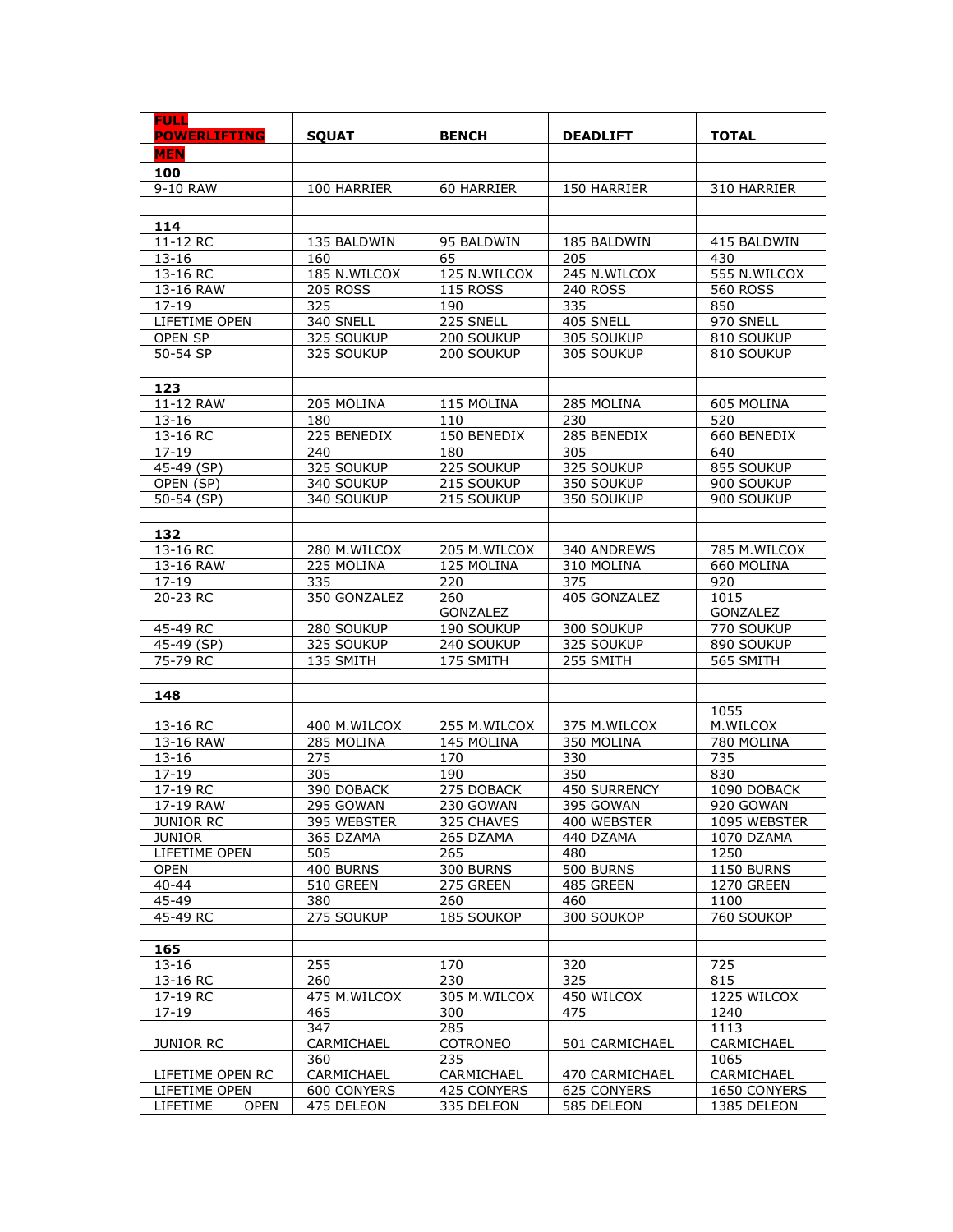| (SP)                    |                  |                  |                 |                  |
|-------------------------|------------------|------------------|-----------------|------------------|
|                         |                  |                  |                 |                  |
| <b>OPEN</b>             | 570 THOMAS       | 380 THOMAS       | 600 WRIGHT      | 1500 THOMAS      |
| <b>OPEN RC</b>          | 335 SELZER       | 245 SELZER       | 500 SELZER      | 1080 SELZER      |
| <b>OPEN RAW</b>         | 340 YOUNG        | 255 CRUZ         | 455 CRUZ        | 1015 YOUNG       |
| <b>SUBS</b>             | 425              | 360              | 570             | 1340             |
| <b>SUBS RC</b>          | 275 IAZETTI      | 215 IAZETTI      | 375 IAZETTI     | 865 IAZETTI      |
|                         |                  |                  |                 |                  |
| 40-44 RC                | 405 WRIGHT       | 320 WRIGHT       | 530 WRIGHT      | 1255 WRIGHT      |
| $40 - 44$               | 480 WRIGHT       | 340 WRIGHT       | 600 WRIGHT      | 1405 WRIGHT      |
|                         |                  | 310              |                 | 1235             |
| 45-49 RC                | 475 W.WILCOX     | W.WILCOX         | 475 W.WILCOX    | W.WILCOX         |
| 45-49                   | 450              | 300              | 450             | 1180             |
| $50 - 54$               | 465              | 280              | 485             | 1210             |
|                         |                  |                  |                 |                  |
| 50-54 (SP)              | 350 CONLIN       | 250 CONLIN       | 475 CONLIN      | 1075 CONLIN      |
| 50-54 RC                | 185 AMORE        | 115 AMORE        | 225 AMORE       | 525 AMORE        |
| 55-59 RAW               | 310 FONTAINE     | 230 FONTAINE     | 365 FONTAINE    | 905 FONTAINE     |
| 55-59 (SP)              | 360 CONLIN       | 240 CONLIN       | 460 CONLIN      | 1060 CONLIN      |
| POLICE/F/MIL            | 415              | 355              | 570             | 1340             |
| POLICE/F/MIL RAW        | 285 CHAVEZ       | 340 CHAVEZ       | 315 CHAVEZ      | 940 CHAVEZ       |
|                         |                  |                  |                 |                  |
| 60-64                   | 425 BROGAN       | 260 BROGAN       | 455 BROGAN      | 1130 BROGAN      |
| 65-69                   | 418 PLAYER       | 319 PLAYER       | 447 PLAYER      | 1186 PLAYER      |
|                         |                  |                  |                 |                  |
| 181                     |                  |                  |                 |                  |
| 13-16 RC                | 315 GARCIA       | 250 GARCIA       | 425 GARCIA      | 990 GARCIA       |
| 13-16                   | 300              | 175              | 360             | 820              |
|                         |                  |                  |                 |                  |
| $17 - 19$               | 535 HOLSTON      | 405 HOLSTON      | 550 HOLSTON     | 1490 HOLSTON     |
| 17-19 RC                | 405 RUSK         | 325 RUSK         | <b>500 RUSK</b> | <b>1230 RUSK</b> |
| 17-19 RAW               | 320 HONAKER      | 285 HONAKER      | 385 HONAKER     | 990 HONAKER      |
| <b>JUNIOR</b>           | 520              | 320              | 530             | 1370             |
| <b>JUNIOR RAW</b>       | 440 HOWARD       | 280 HOWARD       | 455 HOWARD      | 1175 HOWARD      |
| LIFETIME OPEN           | 615              | 405              | 615             | 1555             |
|                         |                  | 305              |                 | 1295             |
|                         |                  |                  |                 |                  |
| LIFETIME OPEN RC        | 495 HOLLODICK    | <b>HOLLODICK</b> | 575 RIJOS       | <b>HOLLODICK</b> |
| LIFETIME<br><b>OPEN</b> |                  |                  |                 |                  |
| (SP)                    | 500 WRIGHT       | 347 WRIGHT       | 606 WRIGHT      | 1430 WRIGHT      |
|                         | 500              | 395              |                 | 1460             |
| OPEN RC                 | <b>MCNICHOLS</b> | <b>MCNICHOLS</b> | 580 WRIGHT      | <b>MCNICHOLS</b> |
| <b>OPEN</b>             | 525              | 405              | 600 CHANG       | 1475             |
| SUBS RC                 | 495              | 335 TILLSEY      | 490             | 1295             |
|                         | 540              |                  | 615             | 1555             |
| <b>SUBS</b>             |                  | 400              |                 |                  |
| 40-44 (SP)              | 480 WRIGHT       | 340 WRIGHT       | 575 WRIGHT      | 1395 WRIGHT      |
| $40 - 44$               | 400              | 240              | 500             | 1140             |
| $45-49$ (SP)            | 500 WRIGHT       | 350 WRIGHT       | 625 WRIGHT      | 1465 WRIGHT      |
|                         |                  | 325              |                 | 1355             |
| 45-49 RC                | 525 W.WILCOX     | W.WILCOX         | 523 W.WILCOX    | W.WILCOX         |
| 50-54 RC                | 475 WILCOX       | 335 WILCOX       | 505 WILCOX      | 1305 WILCOX      |
|                         |                  |                  |                 |                  |
| 55-59 RC                | 300              | 235              | 350             | 885              |
| 60-64                   | 385 CRAMER       | 303 CURREY       | 424 CURREY      | 1047 CURREY      |
| 60-64 RC                | 345 CRAMER       | 286 CURREY       | 405 CURREY      | 1025 CURREY      |
| 65-69                   | 335              | 235              | 405             | 975              |
| 65-69 (SP)              | 400 CURREY       | 315 CURREY       | 485 CURREY      | 1200 CURREY      |
|                         |                  |                  |                 |                  |
|                         |                  |                  |                 |                  |
| 198                     |                  |                  |                 |                  |
| $13 - 16$               | 315              | 180              | 360             | 855              |
| 13-16 RC                | 360 GARCIA       | 275 HEBERT       | 430 GARCIA      | 1025 GARCIA      |
| $17 - 19$               | 325              | 290              | 370             | 965              |
| 17-19 RC                | 315              | 230              | 470             | 1015             |
| 17-19 RAW               | 345 OSORIO       | 315 OSORIO       | 475 OSORIO      | 1135 OSORIO      |
|                         |                  |                  |                 |                  |
| JUNIOR (SP)             | 545 HARDY        | 310 HARDY        | 545 HARDY       | 1400 HARDY       |
| LIFETIME OPEN           | 675              | 425              | 610             | 1595             |
| LIFETIME<br><b>OPEN</b> |                  |                  |                 |                  |
| (SP)                    | 600 BEASOCK      | 365 BEASOCK      | 475 BEASOCK     | 1440 BEASOCK     |
|                         |                  |                  |                 | 1605             |
| <b>OPEN</b>             | 670 VELAZQUEZ    | 440 EDWARDS      | 560 EDWARDS     | <b>EDWARDS</b>   |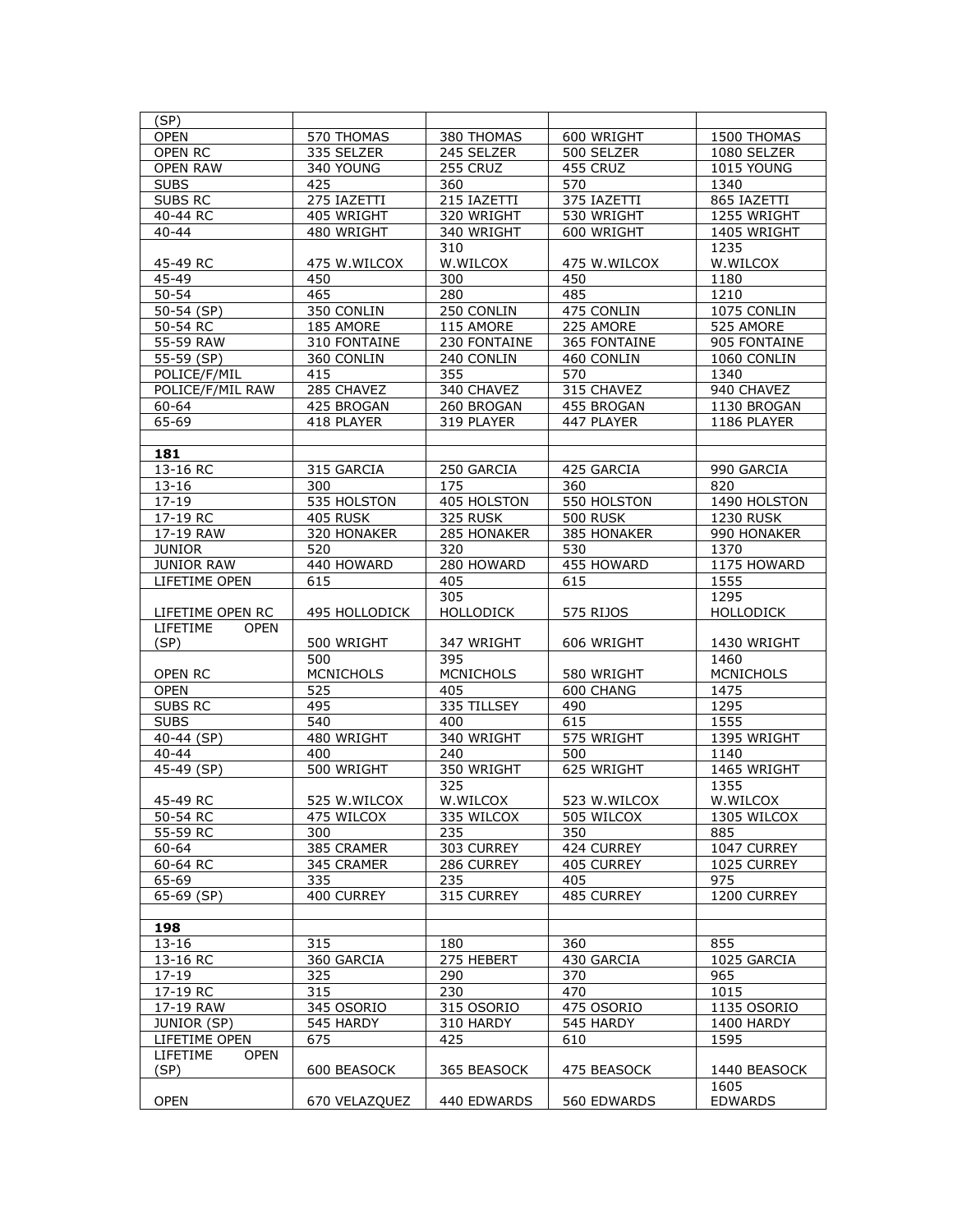| OPEN (SP)               | 575 EDWARDS       | 425 EDWARDS      | 540 EDWARDS      | 1540 EDWARDS      |
|-------------------------|-------------------|------------------|------------------|-------------------|
| OPEN RC                 | 500 FOWLER        | 315 FOWLER       | 565 FOWLER       | 1380 FOWLER       |
| <b>OPEN RAW</b>         | 405 SANTOS        | 225 SANTOS       | 500 SANTOS       | 1130 SANTOS       |
| SUBS (SP)               | 550 BURNE         | 425 BURNE        | 500 BURNE        | <b>1475 BURNE</b> |
| <b>SUBS</b>             | 630               | 360              | 620              | 1595              |
| 40-44                   | 580 O'MALLEY      | 405 EDWARDS      | 550 EDWARDS      | 1500 EDWARDS      |
| 40-44 RC                | 405 TILLSLEY      | 385 TILLSLEY     | 500 TILLSLEY     | 1280 TILLSLEY     |
| 45-49 (SP)              | 320 BROWN         | 300 BROWN        | 460 BROWN        | 1070 BROWN        |
| 45-49                   | 450 HERRING       | 275 HERRING      | 405 HERRING      | 1115 HERRING      |
| 45-49 RC                | 405 HERRING       | 315 MURRAY       | 465 MURRAY       | 1185 MURRAY       |
| $50 - 54$               | 475 REISS         | 330 REISS        | 430 REISS        | 1235 REISS        |
| 50-54 RAW               | 275 MYERS         | 230 MYERS        | 385 MYERS        | 890 MYERS         |
|                         |                   | 340              |                  | 1400              |
| 50-54 RC                | 550 W.WILCOX      | W.WILCOX         | 510 W.WILCOX     | W.WILCOX          |
| 50-54 (SP)              | 525 KRIEGER       | 285 KRIEGER      | 460 KRIEGER      | 1225 KREIGER      |
| 55-59 (SP)              | 250 HARRIS        | 275 HARRIS       | 335 HARRIS       | 860 HARRIS        |
| $60-64$ (SP)            | 175 DONINI        | 200 DONINI       | 265 DONINI       | 640 DONINI        |
| 70-74                   | 315 CARR          | 285 CARR         | 385 CARR         | 985 CARR          |
| POLICE                  | 590               | 360              | 560              | 1560              |
| <b>NOVICE</b>           | 375               | 300              | 455              | 1130              |
| NOVICE RC               | 375               | 310              | 505              | 1190              |
|                         |                   |                  |                  |                   |
| 220                     |                   |                  |                  |                   |
| 13-16 RC                | 405 DOBACK        | 285              | 435 DOBACK       | 1085 DOBACK       |
| 13-16 (SP)              | 530 SUNDEY        | 375 SUNDEY       | 505 SUNDEY       | 1410 SUNDEY       |
| $13 - 16$               | 455               | 270              | 505              | 1230              |
| 17-19 RC                | 315 ADAIR         | 250 ADIAR        | 450 ADAIR        | 1015 ADAIR        |
| $17 - 19$               | 655 HOPPER        | 405 HOPPER       | 585 HOPPER       | 1645 HOPPER       |
| 17-19 RAW               | 390 MENDEZ        | 310 MENDEZ       | 475 MENDEZ       | 1175 MENDEZ       |
| <b>JUNIOR</b>           | 560 MCCAULEY      | 402 BOSTON       | 567 BOSTON       | 1532 BOSTON       |
| LIFETIME OPEN           | 765 FRANCIS       | 410 FRANCIS      | 710 FRANCIS      | 1880 FRANCIS      |
| LIFETIME<br><b>OPEN</b> |                   |                  |                  |                   |
| (SP)                    | 600 BEASOCK       | 400 BEASOCK      | 500 BEASOCK      | 1500 BEASOCK      |
| <b>OPEN</b>             | 750 FRANCIS       | 420 FRANCIS      | 710 FRANCIS      | 1860 FRANCIS      |
| OPEN RC                 | 620 HICHRI        | 430 PARAS        | 715 HICHRI       | 1740 HICHRI       |
| <b>OPEN RAW</b>         | 425               | 340 VEDRAL       | 485 VEDRAL       | 1235 VEDRAL       |
|                         | <b>ECHEVARRIA</b> |                  |                  |                   |
| OPEN (SP)               | 570 BEASOCK       | 375 BEASOCK      | 510 BEASOCK      | 1455 BEASOCK      |
| <b>SUBS</b>             | 765 FRANCIS       | 410 FRANCIS      | 710 FRANCIS      | 1880 FRANCIS      |
| 40-44                   | 640 O'MALEY       | 385 SCHMIDT      | 585 SCHMIDT      | 1535 O'MALLEY     |
| 40-44 RC                | 500 FRENCH        | 375 FRENCH       | 501              | 1340 FRENCH       |
| 45-49 (SP)              | 545 TILLMAN       | 320 TILLMAN      | 525 TILLMAN      | 1390 TILLMAN      |
| 45-49                   | 450               | 330              | 450              | 1210              |
| 45-49 RAW               | 375 GOWAN         | 275 ROGUSKY      | 425 GOWAN        | 1055 GOWAN        |
| $50 - 54$               | 450               | 315              | 445              | 1200              |
|                         | 500 VELAZQUEZ     | 345              | 500 VELAZQUEZ    | 1320              |
| 50-54 (SP)              |                   | VELAZQUEZ        |                  | VELAZQUEZ         |
| 50-54 RC                | 455 TILLMAN       | 285 TILLMAN      | 475 TILLMAN      | 1215 TILLMAN      |
|                         |                   | 225              |                  | 1130              |
| 55-59 RC                | 400 BUCCHIONI     | <b>BUCCHIONI</b> | 505 BUCCHIONI    | <b>BUCCHIONI</b>  |
| 60-64                   | 360               | 240              | 410              | 1000              |
| 60-64 RC                | 350 BUCCHIONI     | 235              | 465 BUCCHIONI    | 1040              |
|                         |                   | <b>BUCCHIONI</b> |                  | <b>BUCCHIONI</b>  |
| 65-69                   | 500               | 340              | 525              | 1365              |
| <b>NOVICE</b>           | 530               | 385              | 525              | 1440              |
| <b>NOVICE RAW</b>       | 435 VIEGO         | 335 VIEGO        | 585 VIEGO        | 1355 VIEGO        |
| NOVICE (SP)             | 540 BEASOCK       | 350 BEASOCK      | 500 RODRIGUEZ    | 1330 BEASOCK      |
| POLICE RC               | 520 RIVERS        | 360 RIVERS       | 550 RIVERS       | 1425 RIVERS       |
| POLICE                  | 630               | 380              | 550              | 1560              |
|                         |                   |                  |                  |                   |
| 242                     |                   |                  |                  |                   |
|                         |                   |                  |                  |                   |
| 13-16                   | 365               | 210              | 400<br>285 SCOTT | 975               |
| 17-19                   | 315 SCOTT         | 285 SCOTT        |                  | 885 SCOTT         |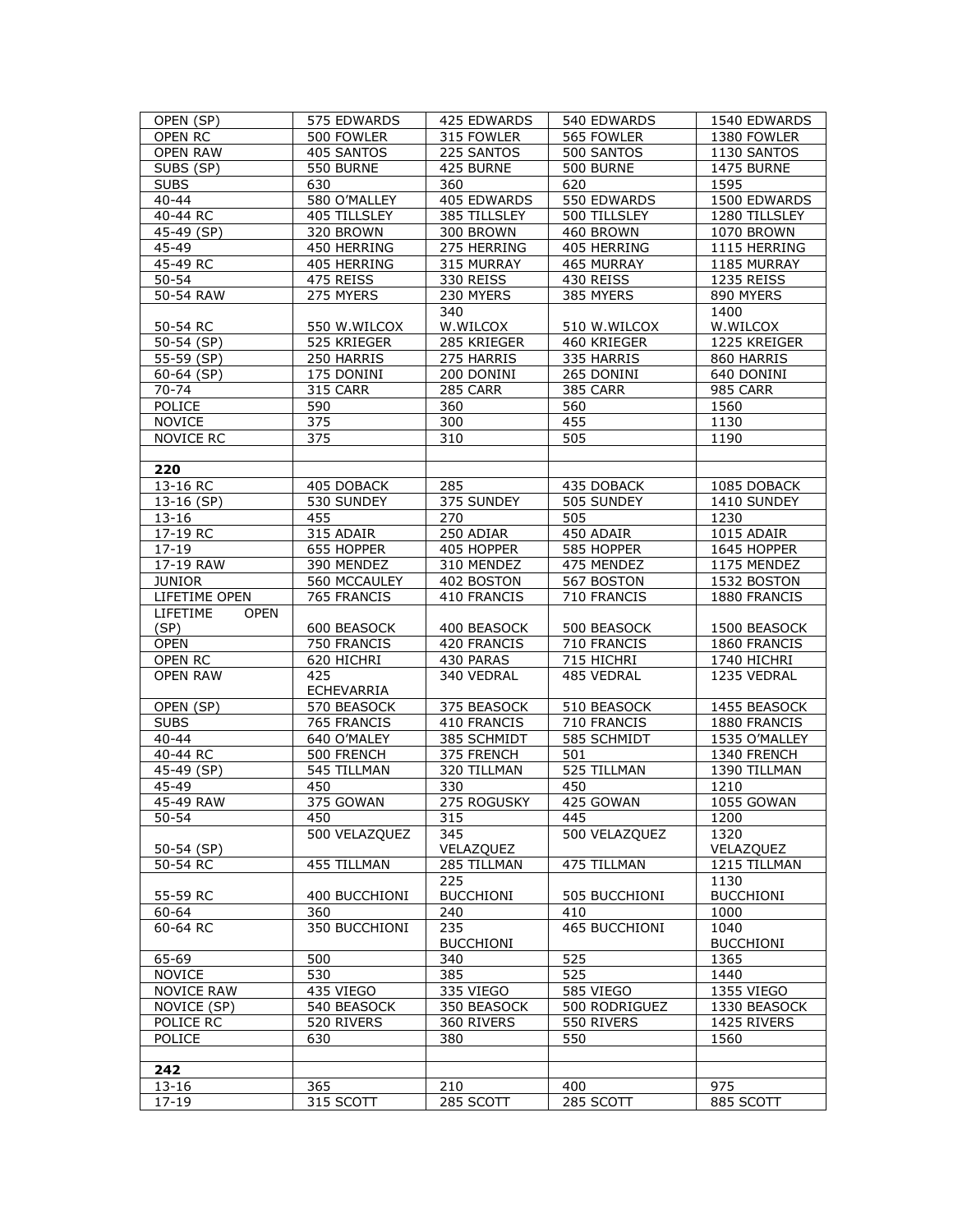| 17-19 RC                | 460 GRAHAM          | 340 GRAHAM        | 555 GRAHAM      | 1355 GRAHAM      |
|-------------------------|---------------------|-------------------|-----------------|------------------|
| <b>JUNIOR RC</b>        | 475 HILL            | 315 HILL          | <b>500 HILL</b> | 1290 HILL        |
|                         |                     | 385               |                 | 1380             |
| LIFETIME OPEN RC        | 500 MOSLEY          | <b>KNOWLTON</b>   | 535 MOSLEY      | <b>KNOWLTON</b>  |
| LIFETIME OPEN           | 730 JACOBS          | 505 JACOBS        | 680 JACOBS      | 1915 JACOBS      |
| <b>OPEN</b>             | 685                 | 450 THOMAS        | 630             | 1665             |
| OPEN RC                 | 525 MOSLEY          | 405 BRADLEY       | 565 MEAD        | 1450 MEAD        |
| <b>OPEN RAW</b>         | 585 HESSE           | 375 MERCADO       | 625 HESSE       | 1565 HESSE       |
| <b>SUBS</b>             | 430                 | 405               | 500             | 1335             |
| <b>SUBS RC</b>          | 525 BRADLEY         | 410 BRADLEY       | 465 BRADLEY     | 1400 BRADLEY     |
| $40 - 44$               | 600                 | 415               | 630             | 1645             |
| 40-44 RC                | 430 POST            | 235 POST          | 455 POST        | 1120 POST        |
| 45-49                   | 425                 | 255               | 490             | 1170             |
|                         |                     | 385               |                 | 1380             |
| 45-49 RC                | <b>465 KNOWLTON</b> | <b>KNOWLTON</b>   | 530 KNOWLTON    | <b>KNOWLTON</b>  |
|                         |                     | 475               |                 | 1480             |
| 50-54 RC                | 505 GOLDBERG        | GOLDBERG          | 550 GOLDBERG    | GOLDBERG         |
| 55-59 (SP)              | 525 HARRIER         | 425 HARRIER       | 485 HARRIER     | 1435 HARRIER     |
| 55-59                   | 525 HARRIER         | 425 HARRIER       | 545             | 1435 HARRIER     |
|                         |                     | 260               |                 | 1185             |
| 55-59 RC                | 410 BUCCHIONI       | <b>BUCCHIONI</b>  | 520 BUCCHIONI   | <b>BUCCHIONI</b> |
|                         |                     | 245               |                 | 1110             |
| 60-64 RC                | 385 BUCCHIONI       | <b>BUCCHINONI</b> | 520 BUCCHIONI   | <b>BUCCHIONI</b> |
| $60 - 64$               | 410                 | 290               | 500             | 1200             |
|                         |                     | 250               |                 | 110              |
| 65-69 RC                | 385 BUCCHIONI       | <b>BUCCHIONI</b>  | 465 BUCCHIONI   | <b>BUCCHIONI</b> |
|                         |                     | 245               |                 | 1110             |
| 65-69 RAW               | 380 BUCCHIONI       | <b>BUCCHIONI</b>  | 485 BUCCHIONI   | <b>BUCCHIONI</b> |
| NOVICE RAW              | 405 MERCADO         | 375 MERCADO       | 500 MERCADO     | 1280 MERCADO     |
| <b>NOVICE RC</b>        | 480                 | 385               | 525             | 1345             |
|                         |                     |                   |                 |                  |
| 275                     |                     |                   |                 |                  |
| 13-16 RC                | 535 CALDWELL        | 295               | 550 CALDWELL    | 1380             |
|                         |                     | CALDWELL          |                 | CALDWELL         |
|                         |                     | 290               |                 | 1240             |
| 17-19 RC                | 475 ARBOLEDA        | ARBOLEDA          | 475 ARBOLEDA    | ARBOLEDA         |
| $17 - 19$               | 500                 | 365               | 500             | 1365             |
| $20 - 23$               | 525 ASHLEY          | 375 ASHLEY        | 580 ASHLEY      | 1480 ASHLEY      |
| 20-23 RC                | <b>500 HILL</b>     | 330 HILL          | <b>500 HILL</b> | 1330 HILL        |
| <b>LIFETIME</b>         | 715<br>700 FRANCIS  | 460               | 670             |                  |
| LIFETIME RC             |                     |                   |                 | 1805             |
|                         |                     | 425 PLUHACEK      | 760 FRANCIS     | 1855 FRANCIS     |
| OPEN RC                 | 760 FRANCIS         | 455 ALLOCCO       | 750 FRANCIS     | 1905 FRANCIS     |
| OPEN                    | 635                 | 410               | 570             | 1575             |
| <b>SUBS</b>             | 715                 | 450               | 585             | 1485             |
| <b>SUBS RAW</b>         | 330 FOWLER          | 250 FOWLER        | 365 FOWLER      | 945 FOWLER       |
| POLICE                  | 805 HARRIER         | 410               | 570             | 1575             |
| $40 - 44$               | 805 HARRIER         | 300               | 475             | 1250             |
| 45-49 (SP)              | 700 FRANCIS         | 315 FRANCIS       | 715 FRANCIS     | 1730 FRANCIS     |
| 50-54 RC                | 760 FRANCIS         | 395 FRANCIS       | 750 FRANCIS     | 1905 FRANCIS     |
| 55-59 (SP)              | 465 HARRIER         | 475 HARRIER       | 435 HARRIER     | 1375 HARRIER     |
| 55-59                   | 545 HARRIER         | 495 HARRIER       | 435 HARRIER     | 1475 HARRIER     |
|                         |                     | 235               |                 | 1125             |
| 65-69 RC                | 375 BUCCHIONI       | <b>BUCCHIONI</b>  | 515 BUCCHIONI   | <b>BUCCHIONI</b> |
|                         |                     |                   |                 |                  |
| <b>SHW</b>              |                     |                   |                 |                  |
| 13-16 RC                | 365 MARAIA          | 265 MARAIA        | 365 MARAIA      | 995 MARAIA       |
| 17-19 RC                | 650 DIBIASE         | 420 DIBIASE       | 650 DIBIASE     | 1720 DIBIASE     |
| LIFETIME OPEN           | 700 MILLER          | 475 MILLER        | 550 MILLER      | 1725 MILLER      |
| LIFETIME OPEN RC        | 620 WALKER          | 400 WALKER        | 565 WALKER      | 1565 WALKER      |
| LIFETIME<br><b>OPEN</b> |                     |                   |                 |                  |
| (SP)                    | 620 WILSON          | 475 WILSON        | 622 NELSON      | 1655 WILSON      |
| OPEN-RC                 | 700 JEFFRIES        | 475<br>RAWNSLEY   | 680 FROMBERG    | 1700 JEFFRIES    |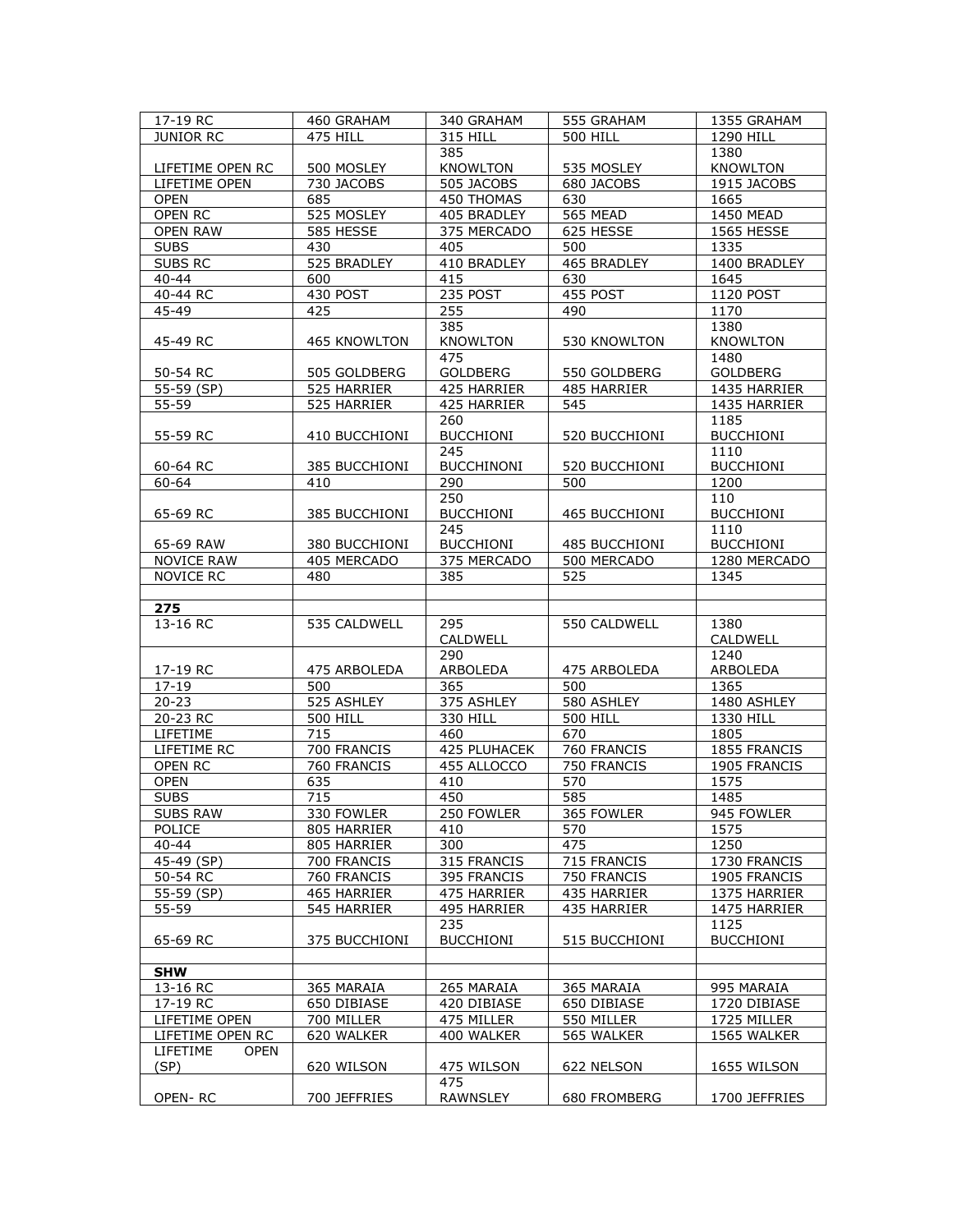| <b>OPEN RAW</b>              | 655 GIBSON       | 480 GIBSON      | 640 GIBSON           | 1775 GIBSON  |
|------------------------------|------------------|-----------------|----------------------|--------------|
| <b>OPEN</b>                  | 700 MILLER       | 475 MILLER      | 600                  | 1725 MILLER  |
| SUBS (SP)                    | 670 WILSON       | 470 WILSON      | 560 WILSON           | 1700 WILSON  |
| SUBS RC                      | 550              | 450             | 530                  | 1530         |
|                              |                  | 500             |                      | 1725         |
| 40-44-RC                     | 650 RAWNSLEY     | <b>RAWNSLEY</b> | 575 RAWNSLEY         | RAWNSLEY     |
| $40 - 44$                    | 665 BIVANS       | 405 BIVANS      | 600 BIVANS           | 1670 BIVANS  |
| 45-49                        | 525 KISSEL       | 430 KISSEL      | 575 KISSEL           | 1530 KISSEL  |
| 45-49                        | 600 BIVANS       | 450 BIVANS      | 575 BIVANS           | 1620 BIVANS  |
|                              |                  | 225             |                      |              |
| 60-64 RC                     | 265 JACOBSEN     | <b>JACOBSEN</b> | 405 JACOBSEN         | 910 JACOBSEN |
| POLICE-R                     | 525              | 315             | 525                  | 1365         |
| <b>NOVICE</b>                | 700 MILLER       | 475 MILLER      | 550 MILLER           | 1725 MILLER  |
|                              |                  |                 |                      |              |
|                              |                  |                 |                      |              |
|                              |                  |                 |                      |              |
|                              |                  |                 |                      |              |
|                              |                  |                 |                      |              |
| <b>PRESS</b><br><b>BENCH</b> |                  |                 |                      |              |
| <b>ONLY</b>                  |                  |                 | <b>DEADLIFT ONLY</b> |              |
| 100                          |                  |                 | 80                   |              |
| 9-10 RAW                     | 45 HARRIER       |                 | 9-10 RAW             | 80 HARRIER   |
| 11-12 RAW                    | 82 DRISDOM       |                 |                      |              |
|                              |                  |                 | 100                  |              |
|                              |                  |                 | 9-10 RAW             | 120 HARRIER  |
|                              |                  |                 |                      |              |
| 114                          |                  |                 |                      |              |
| 11-12 RAW                    | 85 BURRITT       |                 | 114                  |              |
| 13-16 RAW                    | 160 N.WILCOX     |                 | 13-16 RAW            | 220 N.WILCOX |
|                              |                  |                 | 11-12 RAW            | 275 MOLINA   |
|                              |                  |                 |                      |              |
| 123                          |                  |                 |                      |              |
| 13-16 RAW                    | 130 PETRIK       |                 | 123                  |              |
| 17-19 RAW                    | 200 N.WILCOX     |                 | $13 - 16$            | 285 ADAIR    |
| 17-19                        | 155              |                 |                      |              |
| LIFETIME                     | 250              |                 | 132                  |              |
| <b>OPEN</b>                  | 250              |                 | 13-16 RAW            | 345 MOLINA   |
| <b>JUNIOR RAW</b>            | 185 WILCOX, N    |                 | 17-19 RAW            | 300 LE       |
|                              |                  |                 | $17 - 19$            | 375          |
|                              |                  |                 | LIFETIME             | 375          |
|                              |                  |                 |                      |              |
|                              |                  |                 | 70-74 RAW            | 250 SMITH    |
| 132                          |                  |                 |                      |              |
|                              | 185              |                 |                      |              |
| 13-16 RAW                    | <b>HUMPHREYS</b> |                 |                      |              |
| 17-19 RAW                    | 210 GWIN         |                 |                      |              |
| <b>JUNIOR RAW</b>            | 275 GILLEY       |                 | 148                  |              |
| LIFETIME                     | 310              |                 | 13-16 RAW            | 315 ADAIR    |
| 45-49 RAW                    | 226 OYLER        |                 | 17-19 RAW            | 320 NEWKIRK  |
| 50-54 (SP)                   | 215 SOUKUP       |                 | <b>OPEN</b>          | 425          |
| 70-74 RAW                    | 170 SMITH        |                 | <b>SUBS</b>          | 450          |
| 75-79 RAW                    | 160 SMITH        |                 |                      |              |
|                              |                  |                 |                      |              |
|                              |                  |                 |                      |              |
|                              |                  |                 |                      |              |
| 148                          |                  |                 | 165                  |              |
|                              | 185              |                 |                      |              |
| 13-16 RAW                    | <b>HUMPHREYS</b> |                 | 13-16                | 360          |
| 13-16                        | 205              |                 | 17-19 RAW            | 450 M.WILCOX |
| 13-16 RAW<br>$17 - 19$       | 255 M.WILCOX     |                 | <b>JUNIOR RAW</b>    | 465 KRICK    |
|                              | 215              |                 | <b>OPEN</b>          | 575 WRIGHT   |
| 17-19 RAW                    | 225 SURRENCY     |                 | <b>SUBS</b>          | 575          |
| LIFETIME (SP)                | 380              |                 | $40 - 44$            | 575 WRIGHT   |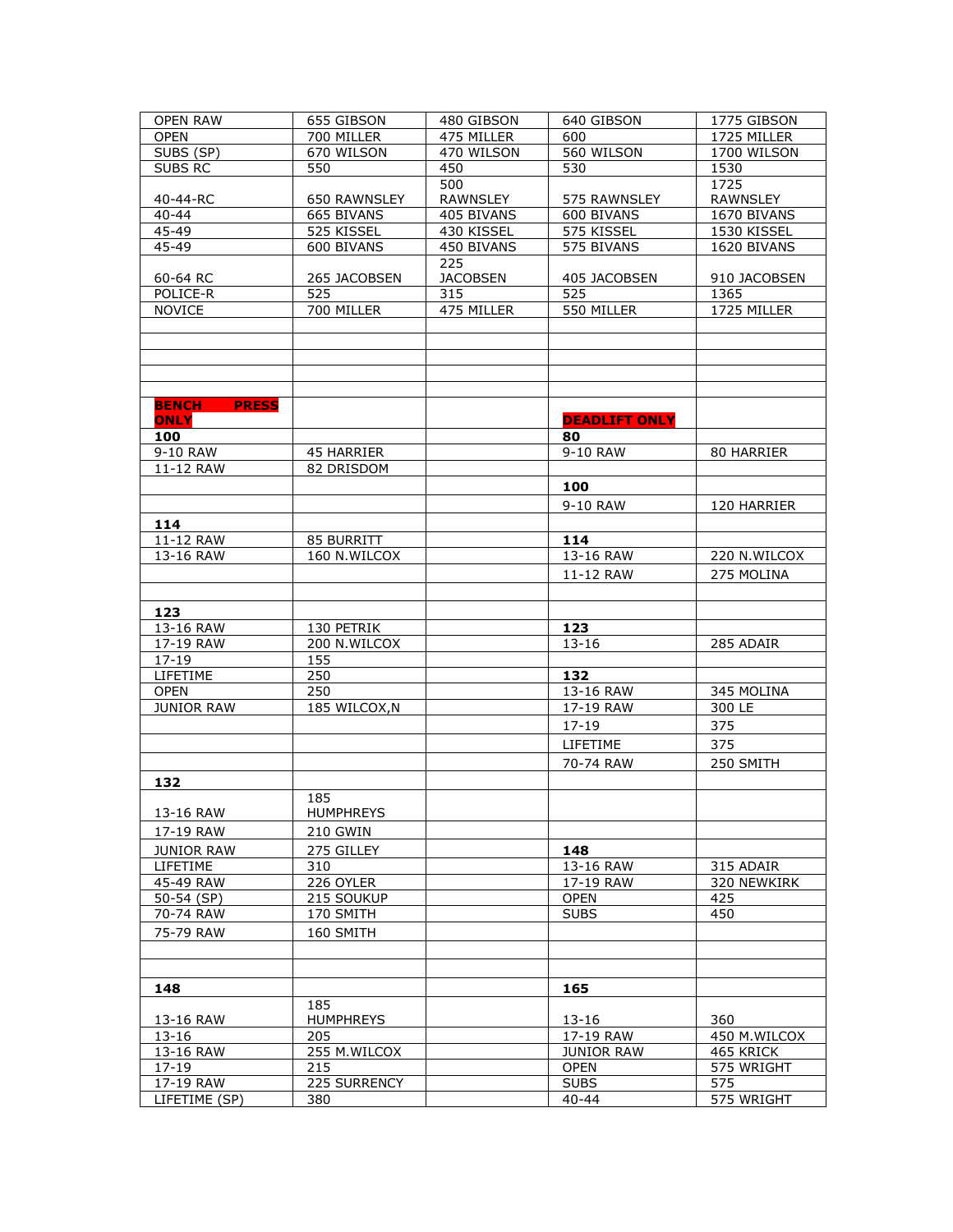| <b>OPEN RAW</b>   | 320 SPARKMAN       | 45-49 RAW         | 455 CONLIN      |
|-------------------|--------------------|-------------------|-----------------|
| <b>OPEN</b>       | 305 HOLLOWAY       | $50 - 54$         | 475 CONLIN      |
| $35 - 39$         | 310 NISKOCH        | $55 - 59$         | 460 CONLIN      |
| $40 - 44$         | <b>280 FORD</b>    | 60-64 RAW         | 260 LICHTLE     |
|                   |                    |                   | 320             |
| 45-49             | 235                | 70-74 RAW         | KALTENBACH      |
|                   | 215                |                   |                 |
| 45-49 RAW         | <b>CHAKRAVORTY</b> | 75-79             | 325 TINKLER     |
| $50 - 54$         | 240                |                   |                 |
|                   |                    |                   |                 |
|                   |                    | 181               |                 |
| 165               |                    | 13-16 RAW         | 425 ADAIR       |
| 11-12 RAW         | 85 KENNEY          | 17-19 RAW         | 425 DEVORE      |
|                   |                    |                   | 315             |
| 13-16 RAW         | 230 GEORGE         | <b>JUNIOR RAW</b> | KARASEVICH      |
| 13-16 (SP)        | 225 GEORGE         | LIFETIME RAW      | 640 RIJOS       |
| 17-19 RAW         | 310 M.WILCOX       | LIFETIME          | 450             |
| <b>JUNIOR RAW</b> | 350                | <b>OPEN RAW</b>   | 555 RIJOS       |
|                   |                    |                   | 490             |
| LIFETIME RAW      | 350                | SUBS RAW          | HOLLODICK       |
| LIFETIME          | 385                | 40-44 RAW         | 550 WRIGHT      |
| LIFETIME (SP)     | 345 KEARNEY        | 45-49 RAW         | 523 W.WILCOX    |
| <b>OPEN RAW</b>   | 365 GREER          | $50 - 54$         | 570 KELLY       |
| <b>OPEN</b>       | 415 LAWSON         | 60-64 RAW         | 350 CURREY      |
| OPEN (SP)         | 345 KEARNEY        | 60-64             | 405CURREY       |
| <b>SUBS</b>       | 330                |                   |                 |
| $40 - 44$         | 415 LAWSON         |                   |                 |
| 40-44 RAW         | 320 WRIGHT         |                   |                 |
| 40-44 (SP)        | 345 KEARNEY        | 198               |                 |
| 45-49 RAW         | 310 W.WILCOX       | 13-16 RAW         | 402 ADAIR       |
| $50 - 54$         | 280                | 17-19 RAW         | 405 CARTE       |
| 50-54 (SP)        | 250 CONLIN         | <b>JUNIOR RAW</b> | 515 DECKERS     |
| 55-59 (SP)        | 230 CONLIN         | LIFETIME          | 555             |
| 60-64             | 281 LICHTLE        | LIFETIME RAW      | 650 RIJOS       |
| 60-64 (SP)        | 300 LICHTLE        | <b>OPEN RAW</b>   | 620 RIJOS       |
| 65-69             | 325 PLAYER         | <b>OPEN</b>       | 540 EDWARDS     |
| POLICE            | 360                | 40-44             | 455 BROWN       |
| 75-79 (SP)        | 225 TINKLER        | 40-44 RAW         | 520             |
|                   |                    | 45-49             | 460 BROWN       |
|                   |                    | 45-49 RAW         | 455 BROWN       |
| 181               |                    | 50-54             | 585 KELLY       |
| 13-16 RAW         | 225 SHEPPARD       | 50-54 RAW         | 475 W.WILCOX    |
| 17-19 RAW         | 240 DEVORE         | 55-59             | 325 HARRIS      |
| JUNIOR RAW        | <b>205 RICE</b>    | 60-64 RAW         | 425 BURTON      |
| LIFETIME (SP)     | 405                | 65-69 RAW         | 450 BURTON      |
|                   | 375                |                   |                 |
| LIFETIME RAW      | <b>MCNICHOLS</b>   | 65-69             | 430 BURTON      |
| <b>OPEN RAW</b>   | 455 HILL           | POLICE            | 450             |
| <b>OPEN</b>       | 415 LAWRENCE       | <b>NOVICE RAW</b> | <b>450 NOEL</b> |
| <b>SUBS</b>       | 435                |                   |                 |
| <b>SUBS RAW</b>   | 305 HOLLODICK      |                   |                 |
| $40 - 44$         | 360 KEARNEY        |                   |                 |
| 40-44 RAW         | 325 W.WILCOX       |                   |                 |
| 40-44 (SP)        | 340 KEARNEY        | 220               |                 |
| 45-49 RAW         | 325 W.WILCOX       | 13-16             | 505             |
| 45-49             | 360 KEARNEY        | 13-16 RAW         | 425 GARREN      |
| 45-49 (SP)        | 360 KEARNEY        | <b>LIFETIME</b>   | 615             |
| 55-59 RAW         | 265                | LIFETIME RAW      | 685 HICHRI      |
| 60-64             | 300 CURREY         | <b>OPEN</b>       | 615             |
| 60-64 RAW         | 265 CURREY         | <b>OPEN RAW</b>   | 620 RIJOS       |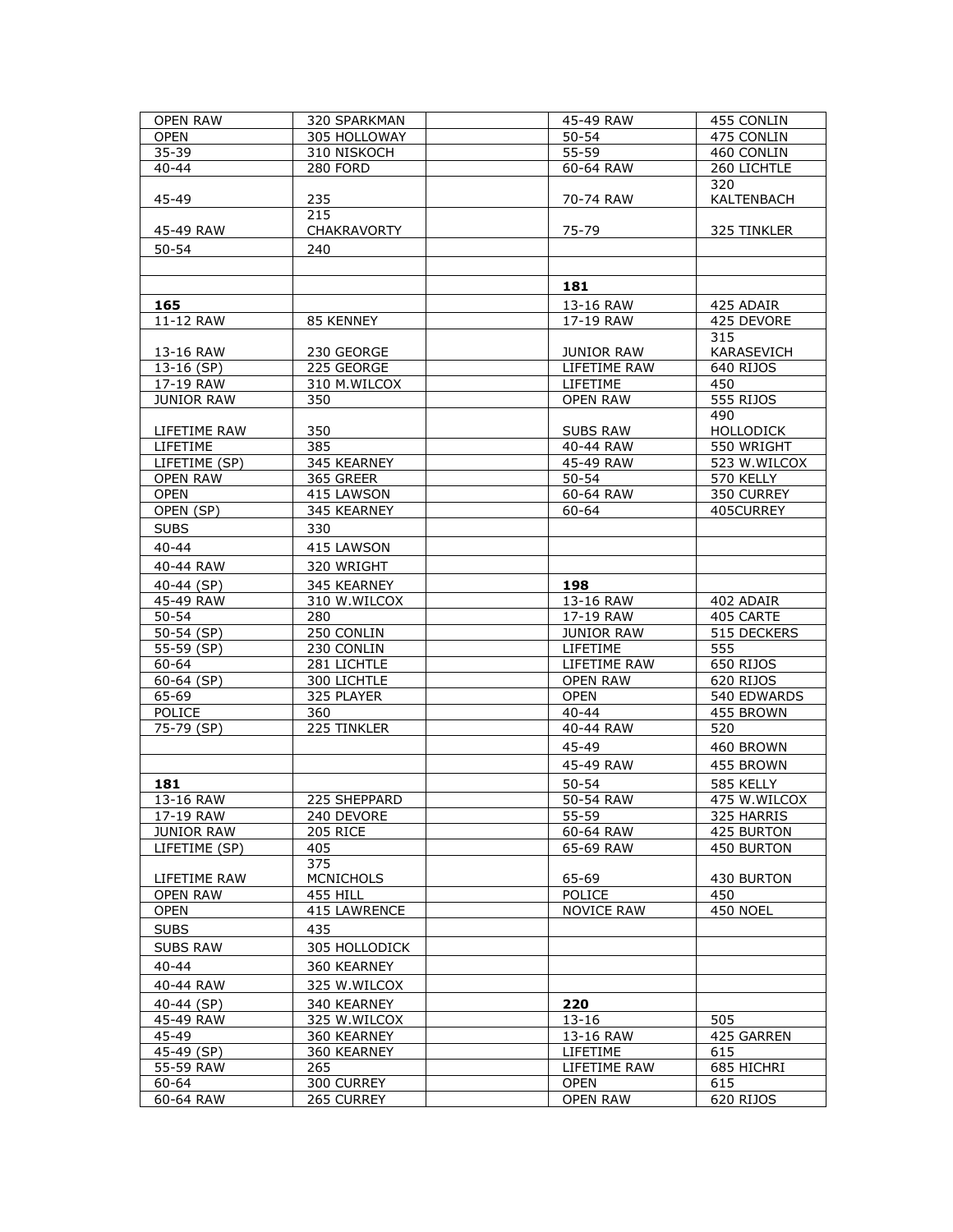| $70 - 74$          | 245               | <b>SUBS</b>             | 580                     |
|--------------------|-------------------|-------------------------|-------------------------|
|                    |                   | 40-44                   | 575 SCHMIDT             |
|                    |                   | 40-44 RAW               | 435 BRUZZESI            |
| 198                |                   | 45-49 RAW               | 510 FRENCH              |
| 11-12 RAW          | 115 CHAMBERS      | 50-54 RAW               | 585 KELLY               |
|                    |                   |                         | 475                     |
| $13 - 16$          | 300 COLON         | $50 - 54$               | VELAZQUEZ               |
| 13-16 RAW          | 140 CHAMBERS      | 55-59 RAW               | 385 DUNCAN              |
| $17 - 19$          | 250               | 60-64                   | 400                     |
|                    |                   |                         | 480                     |
| 17-19 RAW          | 286 COLON         | 60-64 RAW               | <b>BUCCHIONI</b>        |
| <b>JUNIOR RAW</b>  | 305 DECKERS       | $65 - 69$               | 525                     |
|                    |                   |                         | 505                     |
| <b>JUNIOR</b>      | 385               | <b>NOVICE</b>           | RODRIGUEZ               |
| LIFETIME RAW       | 295               | <b>NOVICE RAW</b>       | 585 VIEGO               |
| LIFETIME           | 415               |                         |                         |
| OPEN (SP)          | 430 EDWARDS       |                         |                         |
| <b>OPEN</b>        | 400 LUI           | 242                     |                         |
| <b>SUBS</b>        | 450               | 17-19 RAW               | 415 ECKER               |
| 40-44 RAW          | 365 LOPEZ         | LIFETIME                | 615                     |
| $45-49$ RAW        | 315 WILCOX        | LIFETIME RAW            | 520 MOSLEY              |
| 50-54 RAW          | 345 W.WILCOX      | <b>OPEN RAW</b>         | 525 MERCARDO            |
| $50 - 54$          | 325 REISS         | <b>OPEN</b>             | 485 HARRIER             |
| 50-54 (SP)         | 400 WILCOX, W     | <b>SUBS RAW</b>         | 660 ALLOCCO             |
| 55-59              | 385               | $45 - 49$               | 565                     |
| $55 - 59$ (SP)     | 295 HARRIS        | 45-49 RAW               | 440 HORD                |
| 55-59 RAW          | 365               | 50-54 RAW               | 540 LEBLANC             |
|                    | 295               |                         | 525                     |
| 60-64 RAW          | CHURCHMAN         | 55-59 RAW               | <b>BUCCHIONI</b>        |
|                    | 315               |                         |                         |
| 60-64              | CHURCHMAN         | 55-59                   | 485 HARRIER             |
| 60-64 (SP)         | 405 SPOSATO       | 60-64                   | 500                     |
|                    | 290               |                         | 530                     |
| 65-69 RAW          | ROSENFIELD        | 60-64 RAW               | <b>BUCCHIONI</b><br>465 |
| 65-69              | 320               | 65-69 RAW               | <b>BUCCHIONI</b>        |
|                    | 305               |                         |                         |
| 70-74 (SP)         | <b>ROSENFIELD</b> | 75-79 RAW               | 360                     |
|                    | 290               |                         |                         |
| 70-74 RAW          | <b>ROSENFIELD</b> | POLICE                  | 600                     |
|                    | 285               |                         |                         |
| 75-79 RAW          | ROSENFIELD        | <b>NOVICE RAW</b>       | 405 PEREZ               |
|                    | 275               |                         |                         |
| 80-84 RAW          | ROSENFIELD        |                         |                         |
| POLICE/FIRE RAW    | 209 KERKHOF       |                         |                         |
| <b>POLICE</b>      | 390               | 275                     |                         |
|                    |                   | 17-19 RAW               | 650 DIBIASE             |
|                    |                   | <b>OPEN</b>             | 715 ALLOCCO             |
|                    |                   | <b>OPEN RAW</b>         | 750 FRANCIS             |
|                    |                   |                         |                         |
|                    |                   | 40-44                   | 475                     |
|                    |                   | 45-49                   | 675 FRANCIS             |
| 220                |                   | $50 - 54$               | 505 HARRIER             |
| $13 - 16$          | 270               | $\overline{50}$ -54 RAW | 800 FRANCIS             |
|                    |                   |                         | 515                     |
| 17-19 RAW          | <b>275 EKER</b>   | 65-69 RAW               | <b>BUCCHIONI</b>        |
| <b>JUNIOR (SP)</b> | 360               | 70-74 RAW               | 380 JARBOE              |
| LIFETIME RAW       | 455 SHAW          | <b>POLICE</b>           | 530                     |
|                    | 350<br>RODRIGUEZ  |                         |                         |
| LIFETIME (SP)      |                   |                         |                         |
| OPEN (SP)          | 480 DRISDOM       | <b>SHW</b>              |                         |
| <b>OPEN RAW</b>    | 455 SHAW          | <b>OPEN</b>             | 600                     |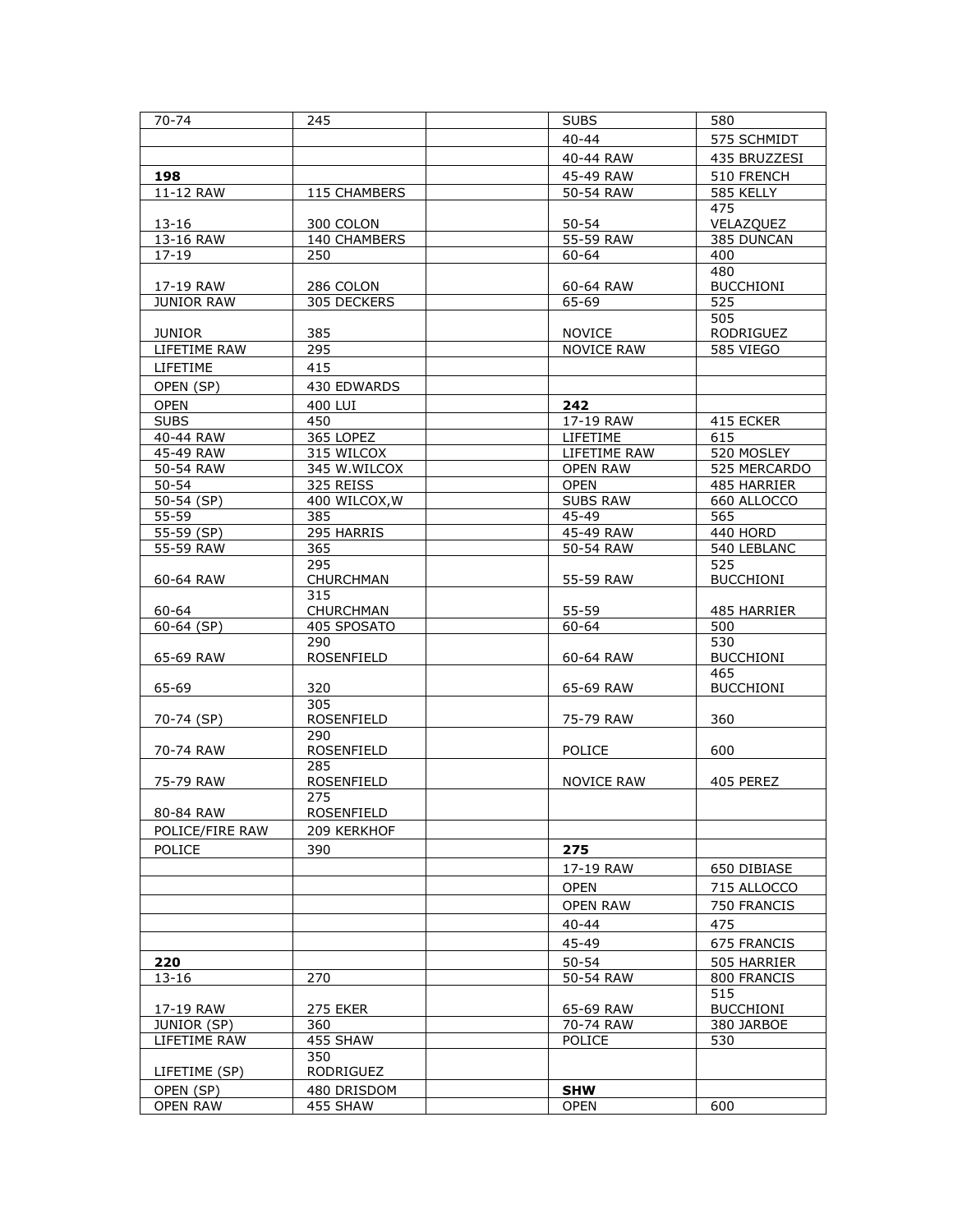| <b>SUBS RAW</b>   | 455 SHAW           | OPEN-RAW          | 680 FROMBERG            |
|-------------------|--------------------|-------------------|-------------------------|
| <b>SUBS</b>       | 455 DRISDOM        | $40 - 44$         | 600                     |
| 40-44 RAW         | 365 AGCAOILI       | 45-49             | 580                     |
| 45-49 RAW         | 370 AGCAOILI       | <b>SUBS</b>       | 535 WILSON              |
| $50 - 54$         | 405                |                   |                         |
| 50-54 RAW         | 340 DRISDOM        |                   |                         |
|                   | 325                |                   |                         |
| 50-54 (SP)        | WHITEHEAD          |                   |                         |
| 55-59 (SP)        | 330 HARRIS         |                   |                         |
| 55-59             | 385 WALKER         |                   |                         |
| 55-59 RAW         | 385 WALKER         |                   |                         |
| 60-64 RAW         | 320 KLUFT          |                   |                         |
| $60-64$ (SP)      | 280                |                   |                         |
| 65-69 RAW         | 325 KLUFT          | <b>SQUAT ONLY</b> |                         |
| 65-69             | 405 SPOSATO        | 165               |                         |
|                   | 260                |                   |                         |
| 75-79 RAW         | ROSENFIELD         | 17-19 RAW         | 463 M.WILCOX            |
| 75-79 (SP)        | 235 BRADFORD       | 40-44             | 365                     |
| 80-84 RAW         | 180 BRANDT         |                   |                         |
| <b>NOVICE RAW</b> | 425 SHAW           |                   |                         |
|                   | 385                |                   |                         |
| NOVICE (SP)       | RODRIGUEZ          | 181               |                         |
|                   |                    |                   | 495                     |
| <b>POLICE</b>     | 325                | LIFETIME RAW      | <b>HOLLODICK</b>        |
|                   |                    |                   | 495                     |
| POLICE RAW        | 345                | <b>OPEN</b>       | <b>HOLLODICK</b>        |
|                   |                    |                   | 495                     |
|                   |                    | <b>SUBS</b>       | HOLLODICK               |
|                   |                    | 45-49 RAW         | 523 WILCOX              |
| 242               |                    | 60-64             | 345 CURREY              |
|                   | 255                |                   |                         |
| 13-16 RAW         | <b>STONEBRAKER</b> | 60-64 RAW         | 265 CURREY              |
| 17-19 RAW         | 292 ECKER          |                   |                         |
| $17 - 19$         | 285 SCOTT          | 198               |                         |
| LIFETIME          | 535 SHAW           | 13-16 RAW         | 281 CHAMBERS            |
| LIFETIME RAW      | 468 SHAW           | $20 - 23$         | 450 FERRO               |
| LIFETIME (SP)     | 400 MERRY          | $50 - 54$         | 475 REISS               |
| <b>OPEN RAW</b>   | 480 SHAW           |                   |                         |
| <b>OPEN</b>       | 535 SHAW           |                   |                         |
|                   |                    |                   |                         |
| <b>SUBS RAW</b>   | 468 SHAW           | 220               |                         |
| <b>SUBS</b>       | 535 SHAW           | <b>OPEN RAW</b>   | 430 FARINAS             |
|                   |                    |                   | 450                     |
| SUBS (SP)         | 370 GARCIA         | OPEN (SP)         | RODRIGUEZ               |
| 40-44 (SP)        | 400 MERRY          | NOVICE (SP)       | 450<br><b>RODRIGUEZ</b> |
| $40 - 44$         | 450                | 40-44             | 575 SCHMIDT             |
| 40-44 RAW         | 480 SHAW           |                   |                         |
| 45-49 RAW         | 315 SKINNER        |                   |                         |
| $50 - 54$         | 485                | 275               |                         |
| 50-54 (SP)        | 575 GOLDBERG       | 17-19 RAW         | 407 ECKER               |
|                   | 405                |                   |                         |
| 55-59 RAW         | <b>GATHWRIGHT</b>  |                   |                         |
| 55-59             | 290                |                   |                         |
|                   | 365                |                   |                         |
| 60-64 RAW         | <b>GATHWRIGHT</b>  |                   |                         |
|                   | 400                |                   |                         |
| $60-64$ (SP)      | CHURCHMAN          | <b>SHW</b>        |                         |
|                   | 410                |                   |                         |
| 60-64             | CHURCHMAN          | OPEN (SP)         | 600 WILSON              |
|                   | 405                |                   |                         |
| 65-69             | CHURCHMAN          | <b>OPEN RAW</b>   | 555 WILSON              |
|                   |                    |                   |                         |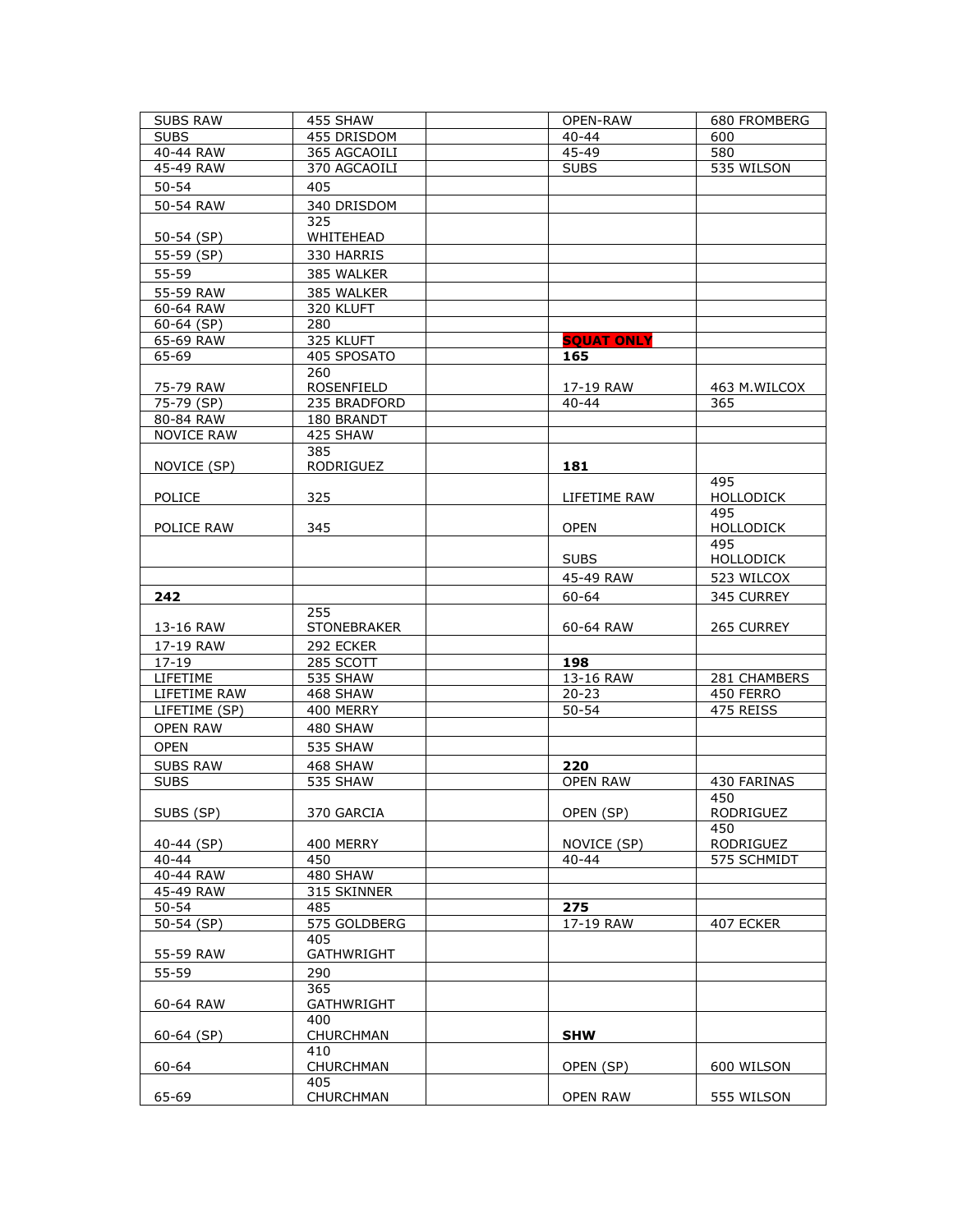|                         | 405                     |                        |                        |
|-------------------------|-------------------------|------------------------|------------------------|
| 65-69 (SP)              | <b>CHURCHMAN</b>        | LIFETIME (SP)          | 620 WILSON             |
| 70-74 RAW               | 175 ROMERO              | SUBS (SP)              | 650 WILSON             |
| 75-79 RAW               | 215 BRANDT              |                        |                        |
| 80-84 RAW               | 205 ROMERO              |                        |                        |
| 85-89 RAW               | 155 ROMERO              |                        |                        |
| POLICE (SP)             | 520 HARRIER             | <b>POWERCURL</b>       |                        |
| <b>POLICE</b>           | 485                     | 114                    |                        |
|                         |                         | $13 - 16$              | 75 PETRIK              |
|                         |                         |                        |                        |
|                         |                         |                        |                        |
|                         |                         | 132                    |                        |
|                         |                         | 70-79                  | 95 SMITH               |
|                         |                         |                        |                        |
|                         |                         |                        |                        |
|                         |                         | 148                    |                        |
| 275                     |                         | $17 - 19$              | 125 MENDOZA            |
| 17-19 RAW               | 286 ECKER               |                        |                        |
| 17-19 (SP)              | 305                     | 165                    |                        |
| <b>JUNIOR RAW</b>       | 450                     | $13 - 16$              | 115 SOLAR              |
| LIFETIME RAW            | 480 ALLOCCO             | $17 - 19$              | 120 M.WILCOX           |
| LIFETIME                | <b>589 SHAW</b>         | $13 - 16$              | 115 WAGNER             |
| LIFETIME (SP)           | 415 MERRY               | $50 - 59$              | 130 CONLIN             |
| <b>OPEN RAW</b>         | 505                     | 60-69                  | 135 LICHTLE            |
|                         |                         |                        | 105                    |
| OPEN (SP)               | 465 SUAREZ              | 70-79                  | KALTENBACH             |
| <b>OPEN</b>             | 665 ALLOCCO             | 181                    |                        |
| <b>SUBS RAW</b>         | 496 SHAW                | 13-16                  | <b>85 CHAMBERS</b>     |
| <b>SUBS</b>             | <b>589 SHAW</b>         | $40 - 49$              | 135 KRIEGER            |
| $40-44$ (SP)            | 405 MERRY               |                        |                        |
| $45-49$ (SP)            | 465 SUAREZ              | 198                    |                        |
| 45-49 RAW               | 465                     | $13 - 16$<br>$40 - 49$ | 135 COLON              |
| 50-54 RAW<br>50-54 (SP) | 440<br>520 HARRIER      | $50 - 59$              | 165 BROWN<br>150 BROWN |
|                         |                         |                        |                        |
| $50 - 54$               | 475 HARRIER             |                        |                        |
| 55-59 (SP)              | 495 HARRIER             |                        |                        |
| 55-59 RAW               | 480 BUZZO               |                        |                        |
| 55-59                   | 455 HOGAN               |                        |                        |
| $60 - 64$               | 400                     |                        |                        |
|                         | <b>CHURCHMAN</b>        | 220                    |                        |
| 60-64 RAW               | 285                     | $50 - 59$              | 160<br>WHITEHEAD       |
| 70-74 RAW               | CHURCHMAN<br>275 JARBOE | 80-89                  | 95 BRANDT              |
|                         |                         |                        |                        |
| 75-79 RAW<br>80-84 RAW  | 215<br>185 ROMERO       |                        |                        |
| <b>NOVICE RAW</b>       | 445 GIBSON              | 242                    |                        |
| POLICE                  | 475                     | $17 - 19$              | 147 ECKER              |
| POLICE RAW              | 450                     |                        |                        |
|                         |                         |                        |                        |
|                         |                         |                        |                        |
|                         |                         |                        |                        |
|                         |                         | <b>SHW</b>             |                        |
|                         |                         | 50-59                  | 195 BRADFORD           |
| <b>SHW</b>              |                         | <b>OPEN</b>            | 190 MANSKE             |
| $13 - 16$               | 330 CHRISTIANI          | 60-69                  | 150 JACOBSEN           |
| 17-19 (SP)              | 395                     |                        |                        |
| <b>JUNIOR</b>           | 420                     | <b>BENCH FOR REPS</b>  |                        |
| <b>JUNIOR RAW</b>       | 385 NELSON              | 132                    |                        |
| OPEN RAW                | 475                     | 45-49                  | 26-OYLER               |
| <b>OPEN</b>             | 525 DIXON               |                        |                        |
| OPEN (SP)               | 425 WILSON              | 148                    |                        |